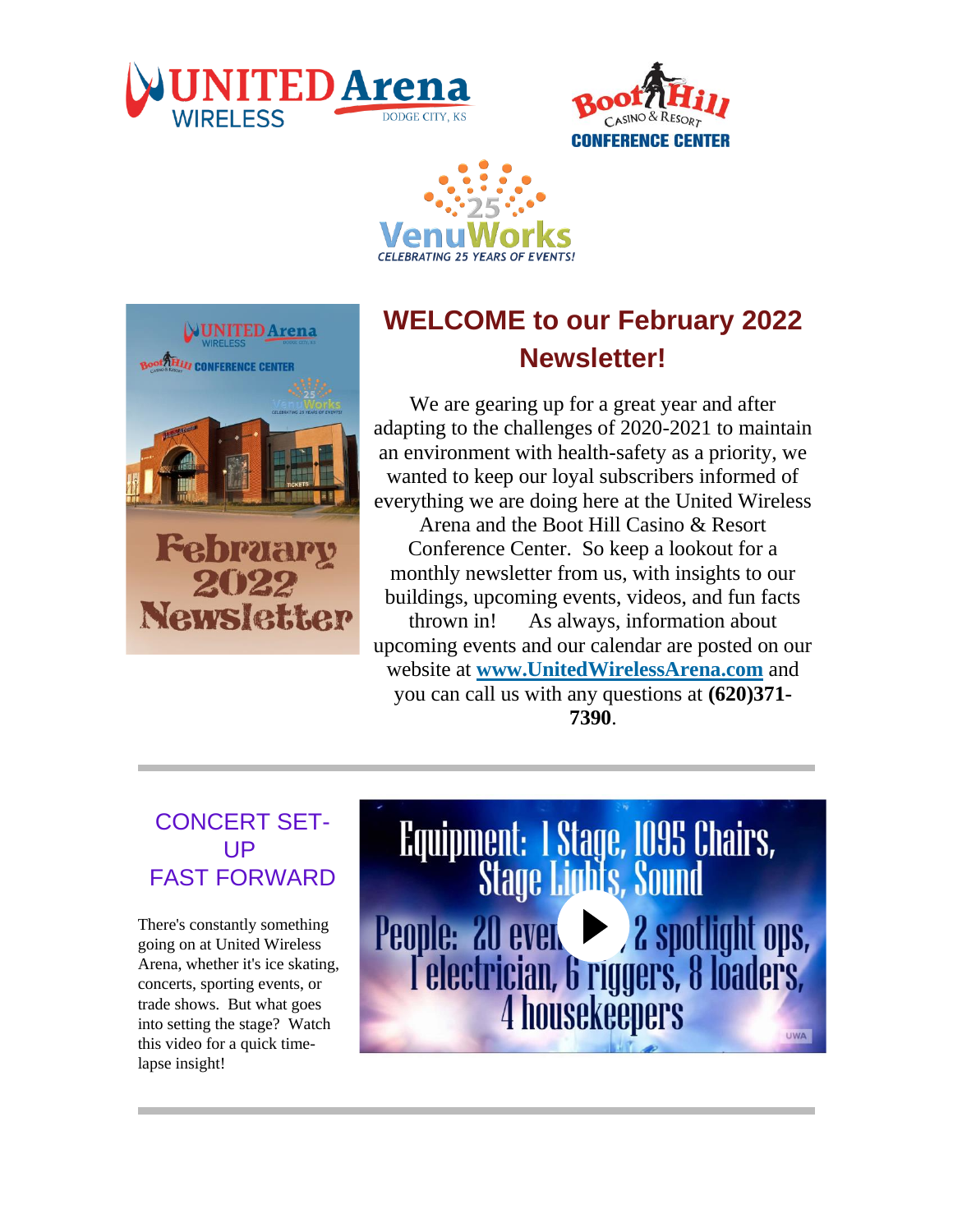

United Wireless Arena and Boot Hill Casino & Resort Conference Center Total number of events: 283 Number of event days: 391 Attendance: 58,291 Economic Impact: \$5,770,809

(Economic impact calculations based on KS Travel Industry Association)

## **COMMUNITY IMPACT**

Arenas like ours are not built for their sole profitability potential. They are created to increase the quality of life for the surrounding community. Event arenas and conference centers are not only entertainment outlets and rental spaces for events. They also make the area more attractive to other new businesses looking to establish in the community, which leads to creating more job opportunities, expansion potential for the city, and utilization of local contractors.

The largest impact on the community is the economic impact of hosting conferences, weddings, sporting events, and concerts. That is money that consumers spend OUTSIDE of the arena in the community to attend events, in the way of hotel rooms, meals at restaurants, local shopping, and other tourism outings. Pre-COVID, [United Wireless Arena and Boot Hill](http://links.engage.ticketmaster.com/els/v2/EZExT6V4qwc0/MmgvM3B3d0pCSWlwTVhLc1NTREVwUFJaV1laY0FHM0poN3NkMmkvOFFVZk1jWi9ZdmxYRHFvcFZKZTZNc295ZUl1cXd5M1dBUEFiVUZmaWdMTEdDRkhUV0IwN3pWVW04K1NpcndkU21KbTg9S0/)  [Casino & Resort Conference Center](http://links.engage.ticketmaster.com/els/v2/EZExT6V4qwc0/MmgvM3B3d0pCSWlwTVhLc1NTREVwUFJaV1laY0FHM0poN3NkMmkvOFFVZk1jWi9ZdmxYRHFvcFZKZTZNc295ZUl1cXd5M1dBUEFiVUZmaWdMTEdDRkhUV0IwN3pWVW04K1NpcndkU21KbTg9S0/) averaged \$8-\$9 Million for the surrounding businesses. 2021 was a recovery year for UWA and BHCRCC but we still managed to have an economic impact of \$5,770,809.

(Economic impact calculations based on KS Travel Industry Association)

### **RED CROSS BLOOD DRIVE - UPDATE**

On January 3rd, Boot Hill Casino & Resort Conference Center hosted a blood drive for the [American Red Cross.](http://links.engage.ticketmaster.com/els/v2/mkzms87b9aSD/MmgvM3B3d0pCSWlwTVhLc1NTREVwUFJaV1laY0FHM0poN3NkMmkvOFFVZk1jWi9ZdmxYRHFvcFZKZTZNc295ZUl1cXd5M1dBUEFiVUZmaWdMTEdDRkhUV0IwN3pWVW04K1NpcndkU21KbTg9S0/) We were able to collect **25 units of blood** to help the severe shortage the Red Cross is facing currently. We would like to shout a huge THANK YOU to everyone who was able to help by donating blood and encourage you to keep giving!

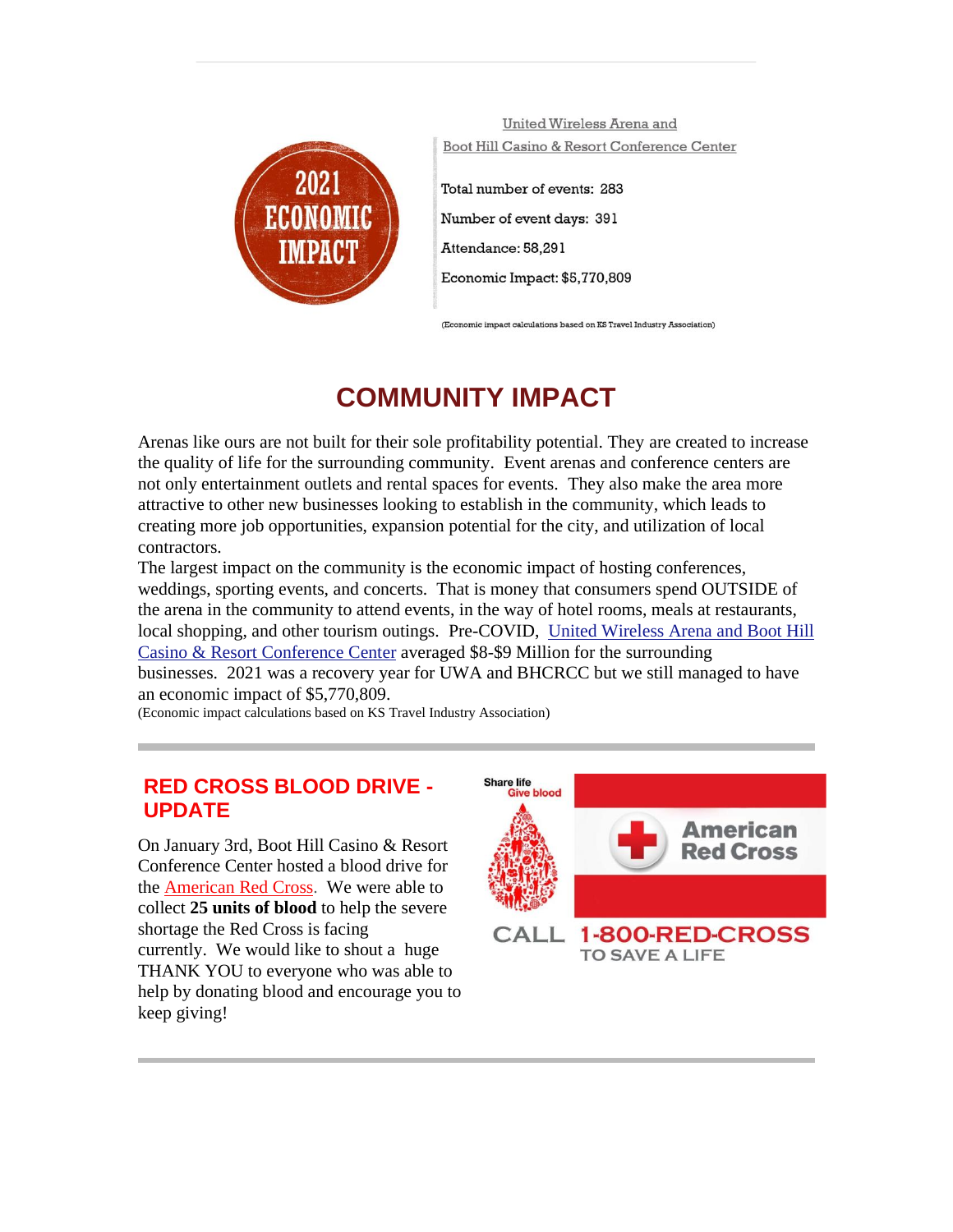

**ticketmaster**®

# **ACCESSING TICKETMASTER MOBILE**

If you haven't noticed, Ticketmaster has made the move to digital tickets! This adds convenience for you (to access tickets via your phone) and also adds a layer of security to reduce ticket fraud. The barcode will refresh every 30 seconds, making screenshots and printing invalid.

To access your tickets, you will need to either **[download](http://links.engage.ticketmaster.com/els/v2/YYL_SjwEXvFV/MmgvM3B3d0pCSWlwTVhLc1NTREVwUFJaV1laY0FHM0poN3NkMmkvOFFVZk1jWi9ZdmxYRHFvcFZKZTZNc295ZUl1cXd5M1dBUEFiVUZmaWdMTEdDRkhUV0IwN3pWVW04K1NpcndkU21KbTg9S0/)  [the Ticketmaster app](http://links.engage.ticketmaster.com/els/v2/YYL_SjwEXvFV/MmgvM3B3d0pCSWlwTVhLc1NTREVwUFJaV1laY0FHM0poN3NkMmkvOFFVZk1jWi9ZdmxYRHFvcFZKZTZNc295ZUl1cXd5M1dBUEFiVUZmaWdMTEdDRkhUV0IwN3pWVW04K1NpcndkU21KbTg9S0/)** to your phone, or log-in to your

Ticketmaster account through a webpage. You can also save tickets to your phone's "wallet" for easy access later! Below is an infographic to help!





**Completed on the App Store** 

**MADE EASY** 

 $\triangleright$  Google Play

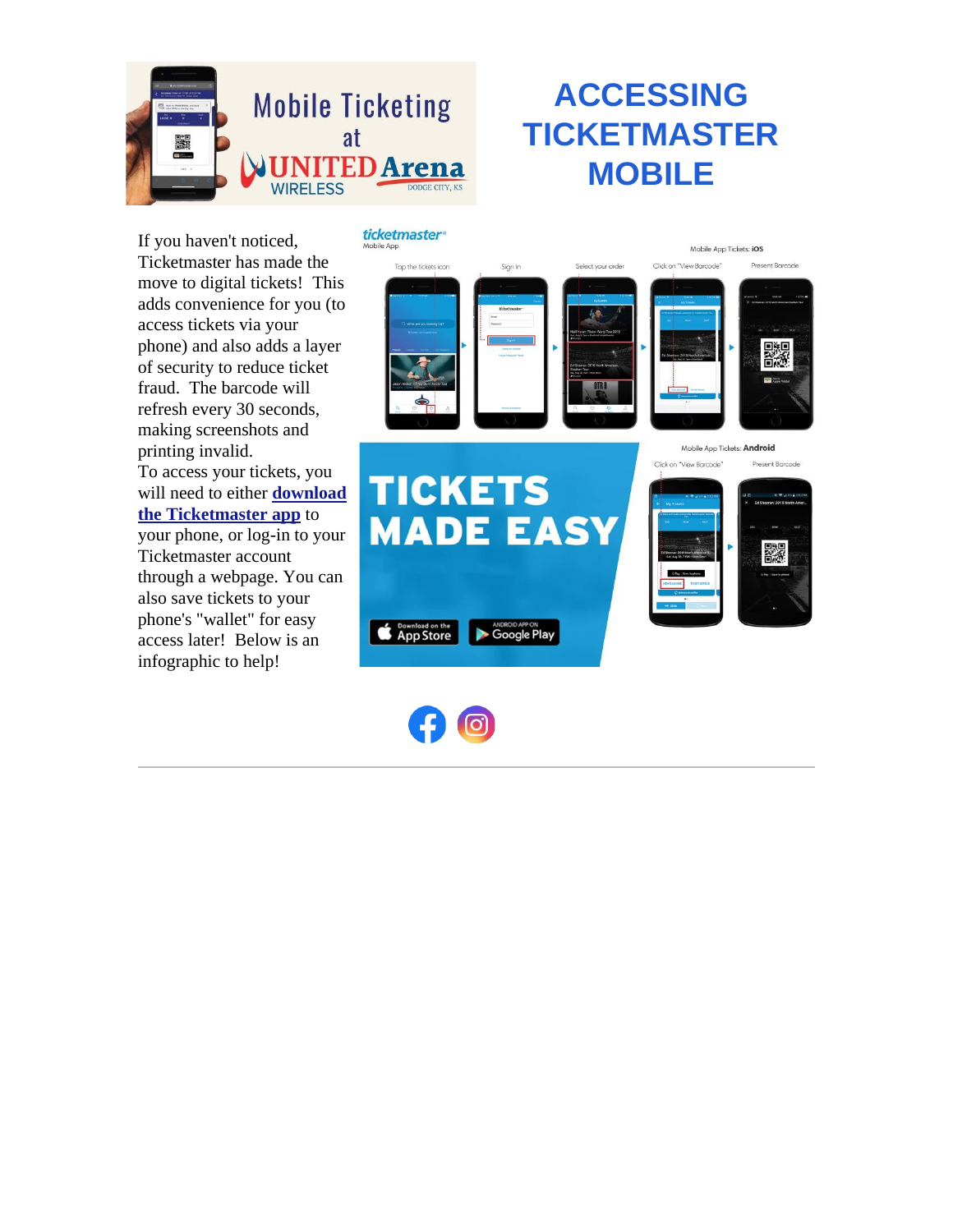# COMING SOON TO UNITED WIRELESS ARENA:



#### **SCAM ALERT!**

Don't fall for fraudulent websites! When purchasing tickets online, ONLY purchase through Ticketmaster.com. United Wireless Arena is an exclusive Ticketmaster facility and cannot guarantee tickets purchased through other websites.